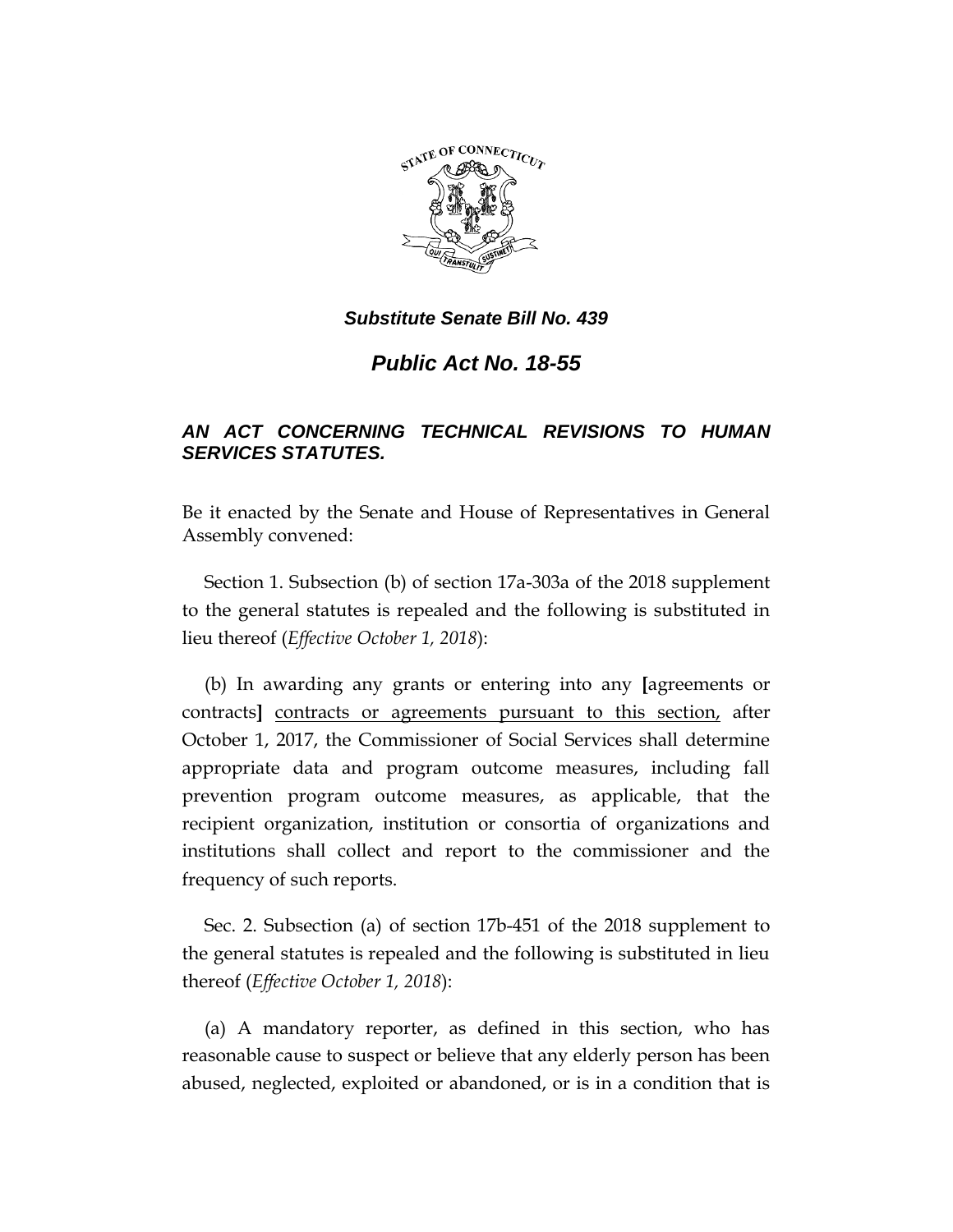the result of such abuse, neglect, exploitation or abandonment, or is in need of protective services, shall, not later than seventy-two hours after such suspicion or belief arose, report such information or cause a report to be made in any reasonable manner to the Commissioner of Social Services or to the person or persons designated by the commissioner to receive such reports. The term "mandatory reporter" means (1) any physician or surgeon licensed under the provisions of chapter 370, (2) any resident physician or intern in any hospital in this state, whether or not so licensed, (3) any registered nurse, (4) any nursing home administrator, nurse's aide or orderly in a nursing home facility or residential care home, (5) any person paid for caring for a resident in a nursing home facility or residential care home, (6) any staff person employed by a nursing home facility or residential care home, (7) any residents' advocate, other than a representative of the Office of the Long-Term Care Ombudsman, as **[**defined in**]** established under section 17a-405, including the State Ombudsman, (8) any licensed practical nurse, medical examiner, dentist, optometrist, chiropractor, podiatrist, social worker, clergyman, police officer, pharmacist, psychologist or physical therapist, (9) any person paid for caring for an elderly person by any institution, organization, agency or facility, including without limitation, any employee of a communitybased services provider, senior center, home care agency, homemaker and companion agency, adult day care center, village-model community and congregate housing facility, and (10) any person licensed or certified as an emergency medical services provider pursuant to chapter 368d or chapter 384d, including any such emergency medical services provider who is a member of a municipal fire department. Any mandatory reporter who fails to make such report within the prescribed time period shall be fined not more than five hundred dollars, except that, if such person intentionally fails to make such report within the prescribed time period, such person shall be guilty of a class C misdemeanor for the first offense and a class A misdemeanor for any subsequent offense. Any institution,

*Public Act No. 18-55 2 of 13*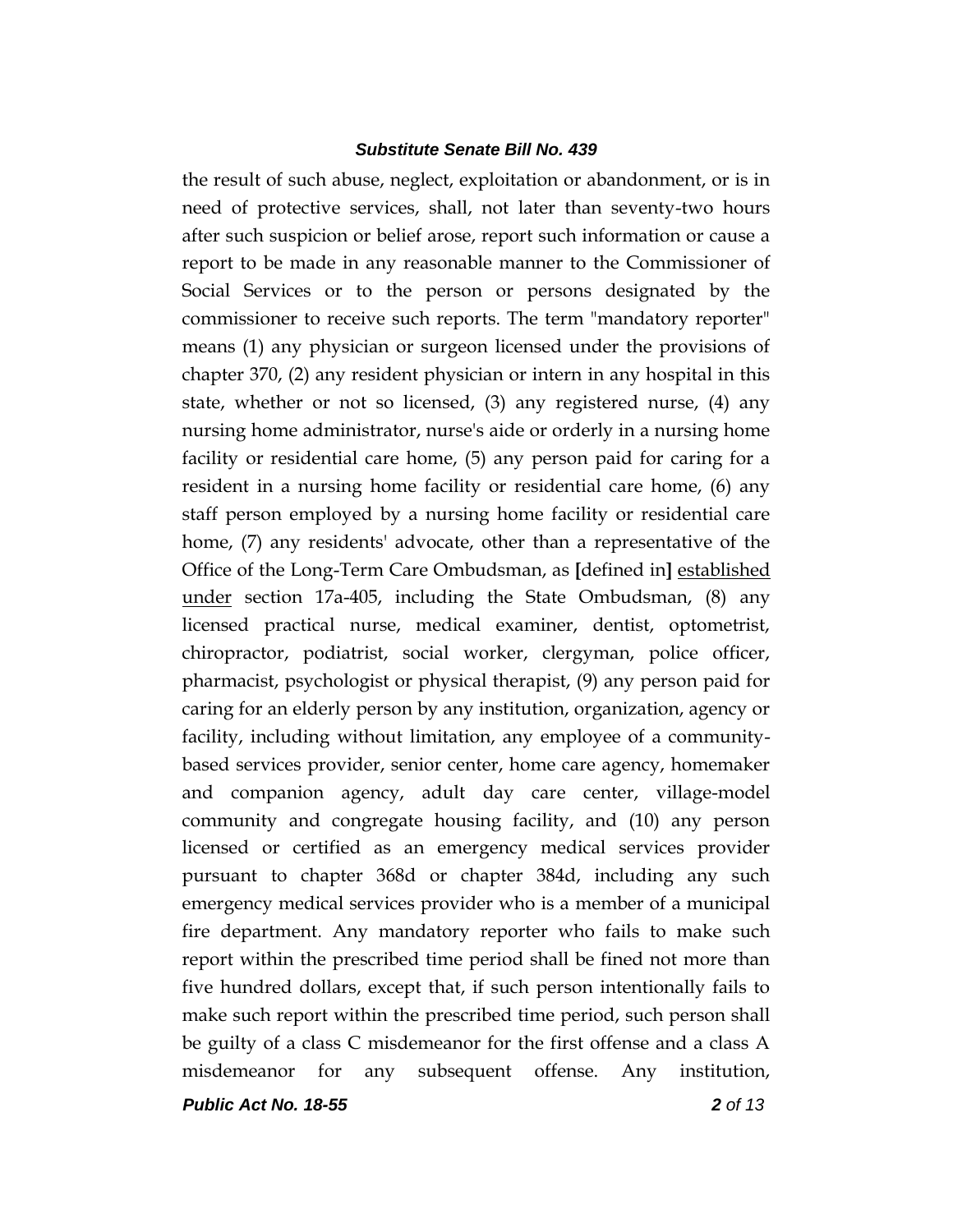organization, agency or facility employing individuals to care for persons sixty years of age or older shall provide mandatory training on detecting potential abuse, neglect, exploitation and abandonment of such persons and inform such employees of their obligations under this section. For purposes of this subsection, "person paid for caring for an elderly person by any institution, organization, agency or facility" includes an employee of a community-based services provider, senior center, home health care agency, homemaker and companion agency, adult day care center, village-model community and congregate housing facility.

Sec. 3. Section 5-175a of the 2018 supplement to the general statutes is repealed and the following is substituted in lieu thereof (*Effective October 1, 2018*):

(a) Vending stand operators, operating stands under permits held by the Department of Rehabilitation Services pursuant to section 10- 303, shall be members of the state employees retirement system, part A, exclusive of the Social Security option and benefits in the state employees' retirement system dependent thereon. Each such person shall annually, on or before June thirtieth, pay five per cent of his adjusted gross income, arising out of the operation of such stand, as determined under the Internal Revenue Code, during the calendar year preceding to the Department of Rehabilitation Services which shall, as the state administering agency for such persons, certify such payment and pay it over to the State Retirement Commission, provided membership of such persons in said system shall be exclusive of disability retirement upon the grounds of defects of vision.

(b) Any member of the state employees retirement system who operated vending stands under permits held by the State Board of Education and Services for the Blind pursuant to section 10-303, prior to October 1, 1971, may obtain credit for such period or periods of service for retirement purposes, provided such member has been in the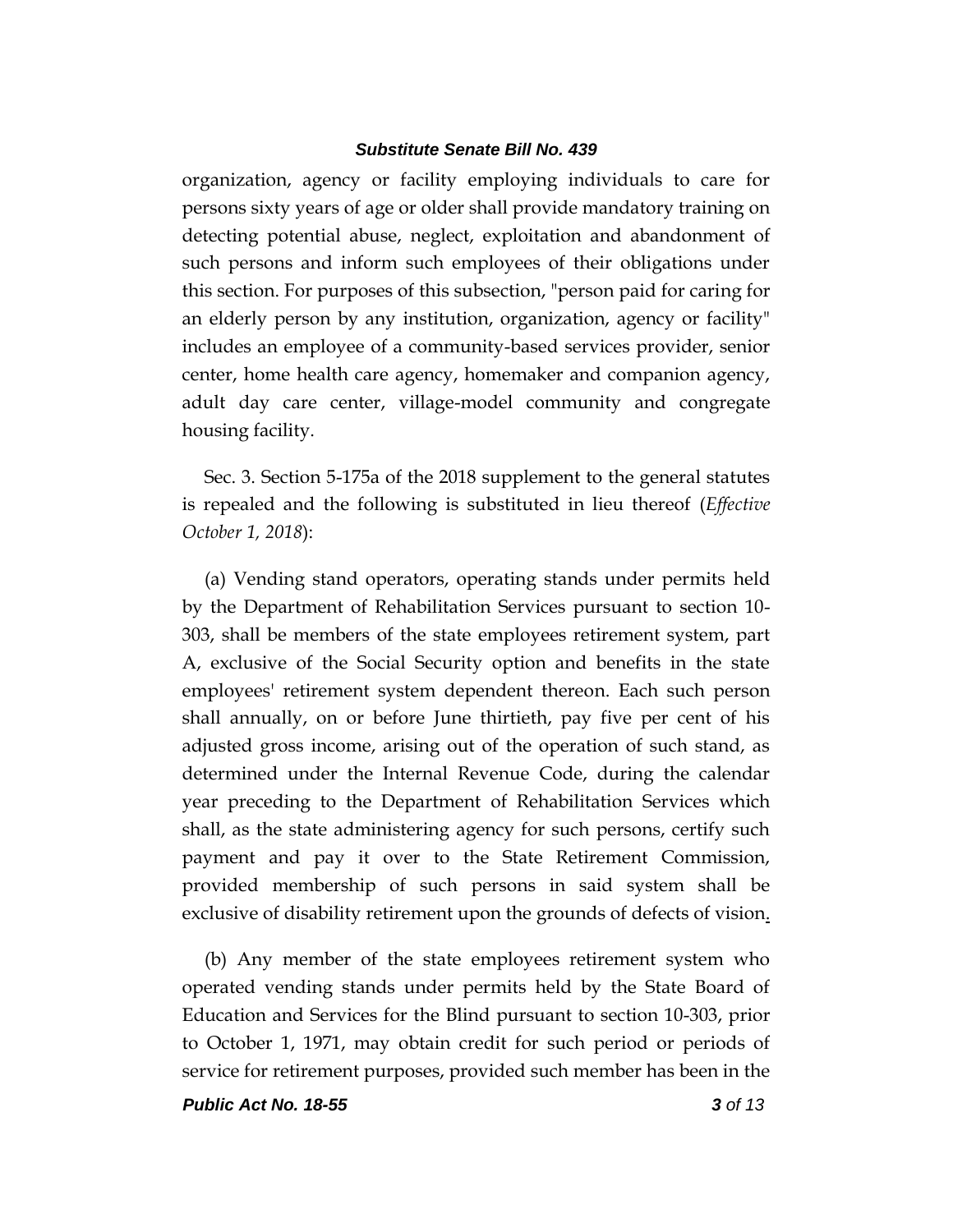active full-time employment of the state continuously for twelve months next preceding such member's written request to the Retirement Commission for such credit, and by making retirement contributions of five per cent of such member's adjusted gross income arising out of the operation of such stands for each of such years with interest thereon at the rate of five per cent per year from the time of such operation to the date of payment, all as certified by the State Board of Education and Services for the Blind or, its successor agency, the Department of Rehabilitative Services. Such payments may be made in twelve equal monthly installments but such service credit shall not be granted unless payment of installments is completed.

Sec. 4. Subsection (b) of section 17a-4a of the 2018 supplement to the general statutes is repealed and the following is substituted in lieu thereof (*Effective October 1, 2018*):

(b) The Children's Behavioral Health Advisory Committee shall be composed of the following ex-officio voting members: (1) The Commissioner of Children and Families or the commissioner's designee; (2) the Commissioner of Social Services or the commissioner's designee; (3) the executive director of the Children's Health Council or **[**said**]** the executive director's designee; (4) the Chief Court Administrator or said administrator's designee; (5) the Commissioner of Education or the commissioner's designee; (6) the Commissioner of Mental Health and Addiction Services or the commissioner's designee; (7) the Commissioner of Developmental Services or the commissioner's designee; (8) the executive director of the nonprofit entity designated by the Governor in accordance with section 46a-10b to serve as the Connecticut protection and advocacy system, or the executive director's designee; and the following public members: (A) Two members appointed by the Governor, one of whom shall be a parent of a child who receives behavioral health services and one of whom shall be a provider of behavioral health services; (B) six

*Public Act No. 18-55 4 of 13*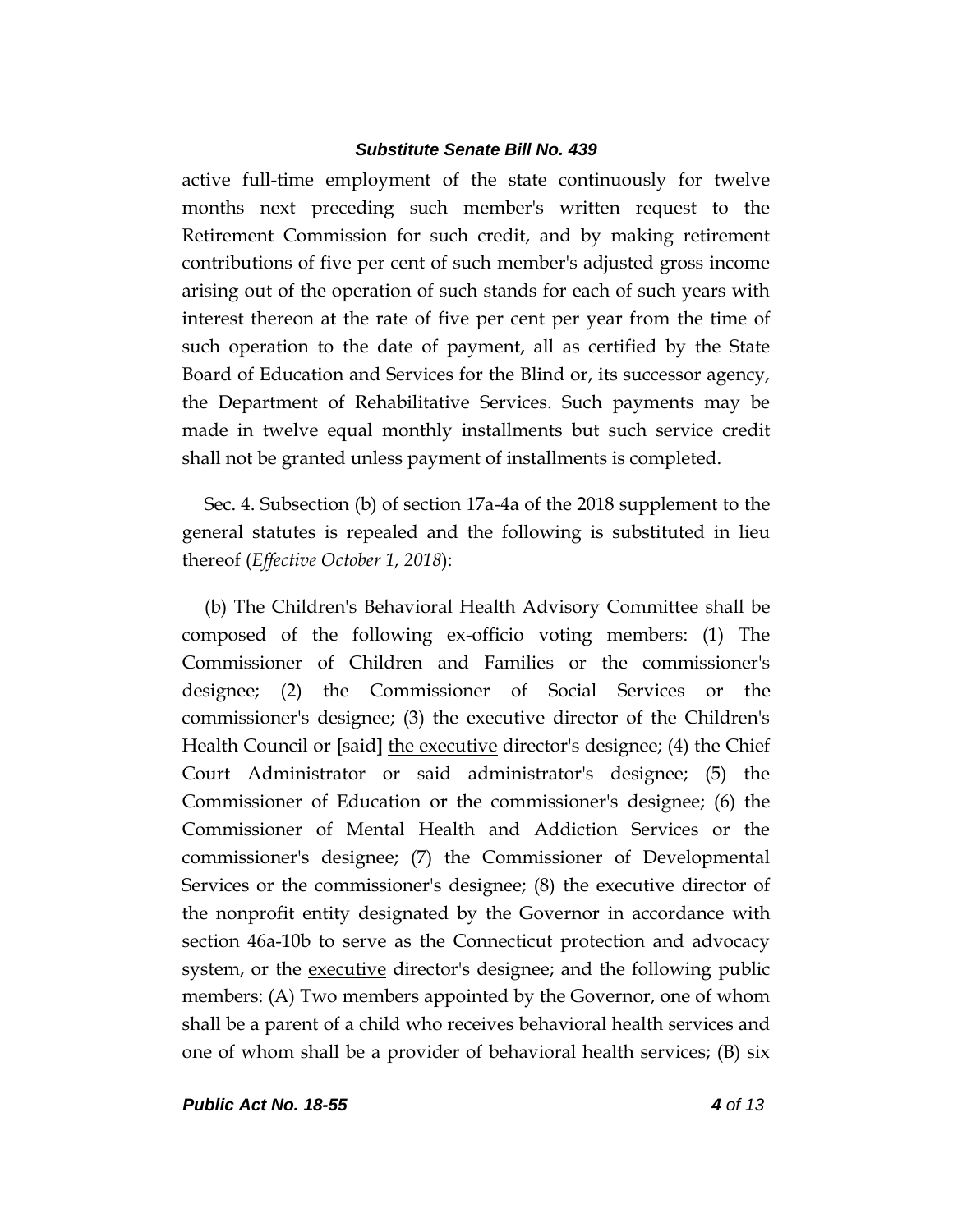members, one of whom shall be appointed by the president pro tempore of the Senate, one of whom shall be appointed by the speaker of the House of Representatives, one of whom shall be appointed by the majority leader of the Senate, one of whom shall be appointed by the majority leader of the House of Representatives, one of whom shall be appointed by the minority leader of the Senate and one of whom shall be appointed by the minority leader of the House of Representatives, and all of whom shall be knowledgeable on issues relative to children in need of behavioral health services and family supports; and (C) sixteen members appointed by the Commissioner of Children and Families. The membership of the advisory committee shall fairly and adequately represent parents of children who have a serious emotional disturbance. At least fifty-one per cent of the members of the advisory committee shall be persons who are parents or relatives of a child who has or had a serious emotional disturbance or persons who had a serious emotional disturbance as children and no more than half the members of the committee shall be persons who receive income from a private practice or any public or private agency that delivers behavioral health services.

Sec. 5. Subsection (c) of section 17a-60 of the 2018 supplement to the general statutes is repealed and the following is substituted in lieu thereof (*Effective October 1, 2018*):

(c) Possession of a bracelet linking the parent or lawful agent to an infant surrendered to a designated employee if parental rights have not been terminated creates a presumption the parent or <u>lawful</u> agent has standing to participate in a custody hearing for the infant under chapter 319a but does not create a presumption of maternity, paternity or custody.

Sec. 6. Subsection (a) of section 10-76i of the 2018 supplement to the general statutes is repealed and the following is substituted in lieu thereof (*Effective October 1, 2018*):

*Public Act No. 18-55 5 of 13*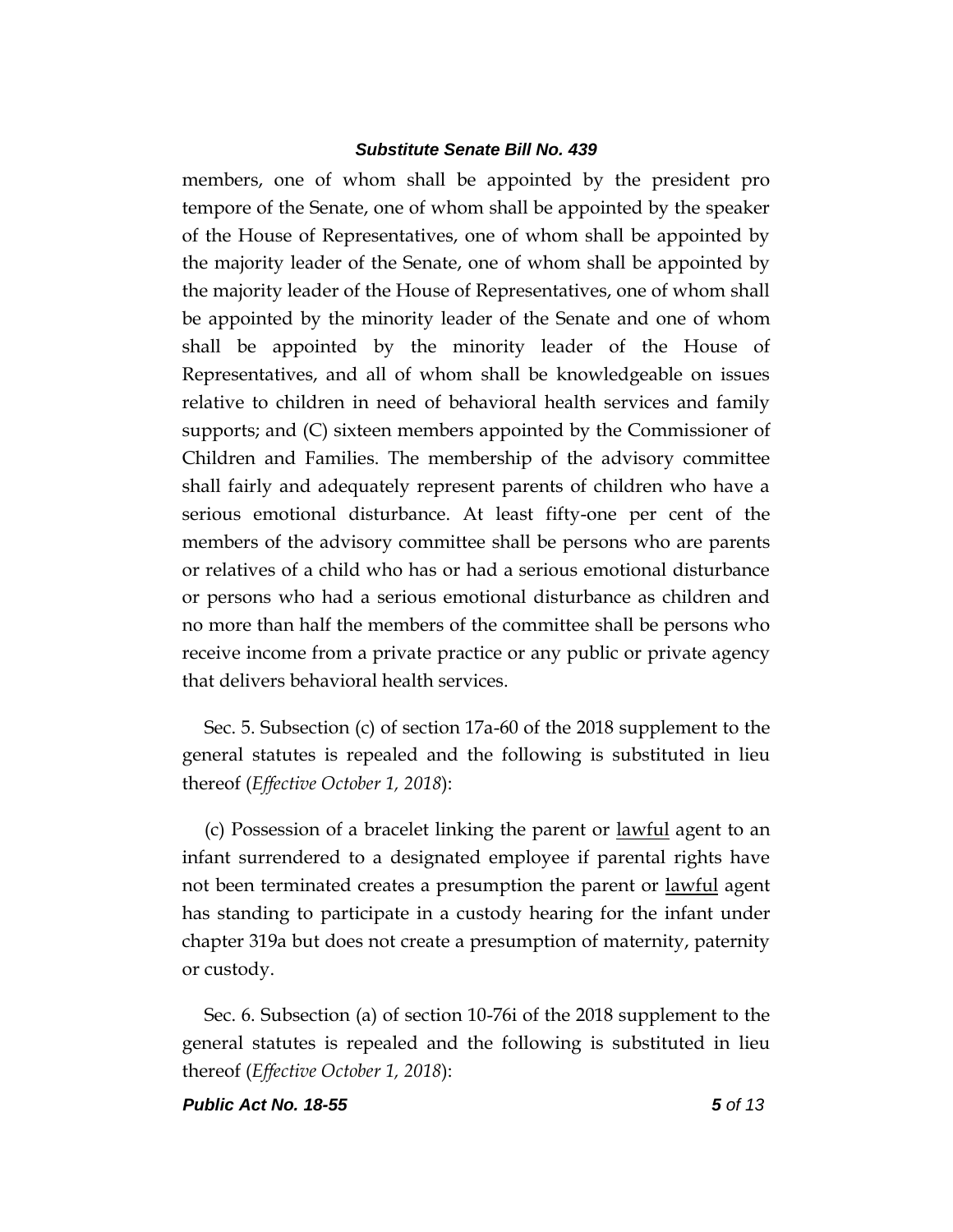(a) There shall be an Advisory Council for Special Education which shall advise the General Assembly, State Board of Education and the Commissioner of Education, and which shall engage in such other activities as described in this section. On and after July 1, 2012, the advisory council shall consist of the following members: (1) Nine appointed by the Commissioner of Education, (A) six of whom shall be (i) the parents of children with disabilities, provided such children are under the age of twenty-seven, or (ii) individuals with disabilities, (B) one of whom shall be an official of the Department of Education, (C) one of whom shall be a state or local official responsible for carrying out activities under Subtitle B of Title VII of the McKinney-Vento Homeless Assistance Act, 42 USC 11431 et seq., as amended from time to time, and (D) one of whom shall be a representative of an institution of higher education in the state that prepares teacher and related services personnel; (2) one appointed by the Commissioner of Developmental Services who shall be an official of the department; (3) one appointed by the Commissioner of Children and Families who shall be an official of the department; (4) one appointed by the Commissioner of Correction who shall be an official of the department; (5) one appointed by the director of the Parent Leadership Training Institute within the Commission on Women, Children and Seniors who shall be (A) the parent of a child with a disability, provided such child is under the age of twenty-seven, or (B) an individual with a disability; (6) a representative from the parent training and information center for Connecticut established pursuant to the Individuals With Disabilities Education Act, 20 USC 1400 et seq., as amended from time to time; (7) the Commissioner of Rehabilitation Services, or the commissioner's designee; (8) five who are members of the General Assembly who shall serve as nonvoting members of the advisory council, one appointed by the speaker of the House of Representatives, one appointed by the majority leader of the House of Representatives, one appointed by the minority leader of the House of Representatives, one appointed by the president pro tempore of the

*Public Act No. 18-55 6 of 13*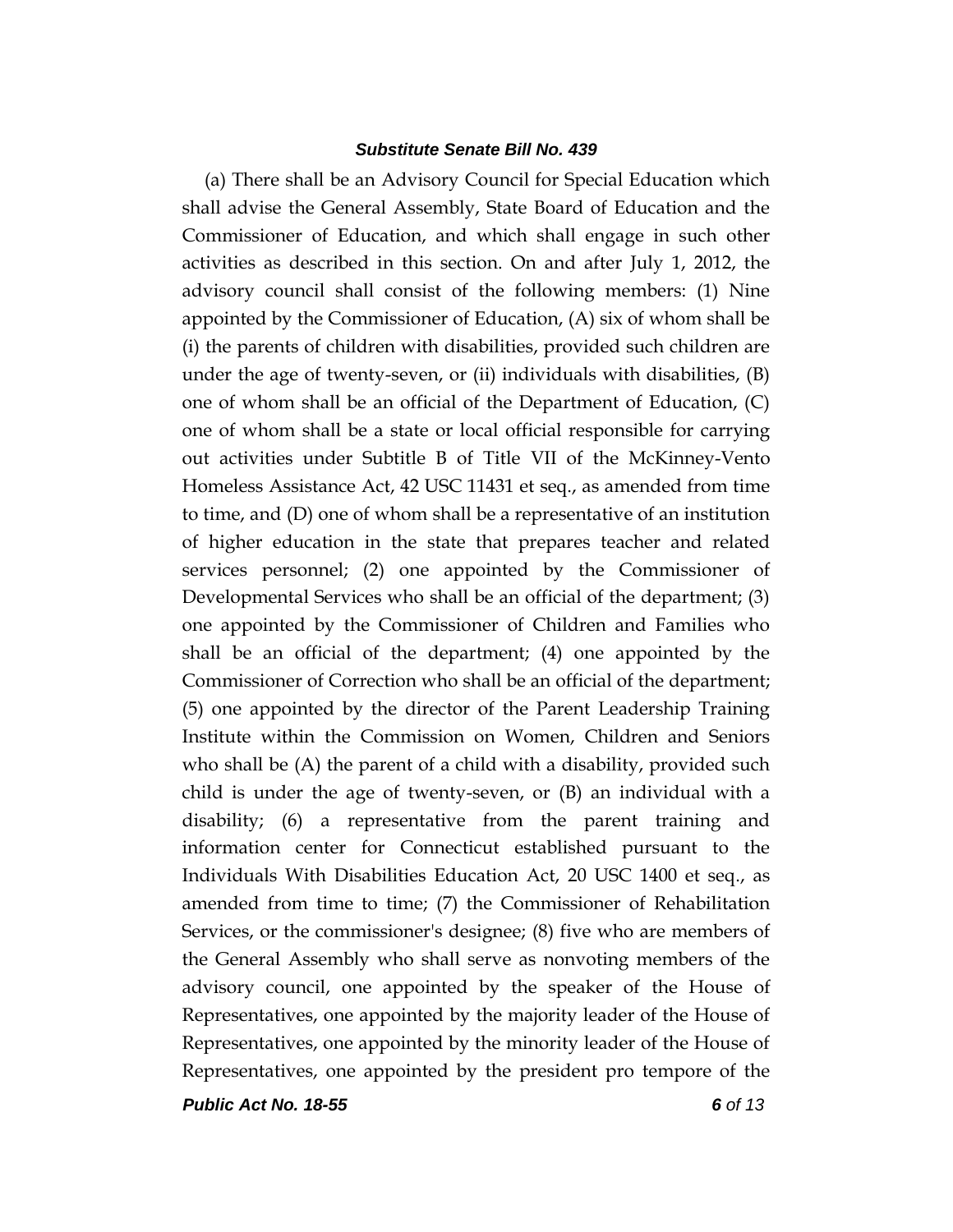Senate and one appointed by the minority leader of the Senate; (9) one appointed by the president pro tempore of the Senate who shall be a member of the Connecticut Speech-Language-Hearing Association; (10) one appointed by the majority leader of the Senate who shall be a public school teacher; (11) one appointed by the minority leader of the Senate who shall be a representative of a vocational, community or business organization concerned with the provision of transitional services to children with disabilities; (12) one appointed by the speaker of the House of Representatives who shall be a member of the Connecticut Council of Special Education Administrators and who is a local education official; (13) one appointed by the majority leader of the House of Representatives who shall be a representative of charter schools; (14) one appointed by the minority leader of the House of Representatives who shall be a member of the Connecticut Association of Private Special Education Facilities; (15) one appointed by the Chief Court Administrator of the Judicial Department who shall be an official of such department responsible for the provision of services to adjudicated children and youth; (16) seven appointed by the Governor, all of whom shall be (A) the parents of children with disabilities, provided such children are under the age of twenty-seven, or (B) individuals with disabilities; (17) the executive director of the nonprofit entity designated by the Governor in accordance with section 46a-10b to serve as the Connecticut protection and advocacy system, or the executive director's designee; and (18) such other members as required by the Individuals with Disabilities Education Act, 20 USC 1400 et seq., as amended from time to time, appointed by the Commissioner of Education. Appointments made pursuant to the provisions of this section shall be representative of the ethnic and racial diversity of, and the types of disabilities found in, the state population. The terms of the members of the council serving on June 8, 2010, shall expire on June 30, 2010. Appointments shall be made to the council by July 1, 2010. Members shall serve two-year terms, except that members appointed pursuant to subdivisions (1) to (3), inclusive,

*Public Act No. 18-55 7 of 13*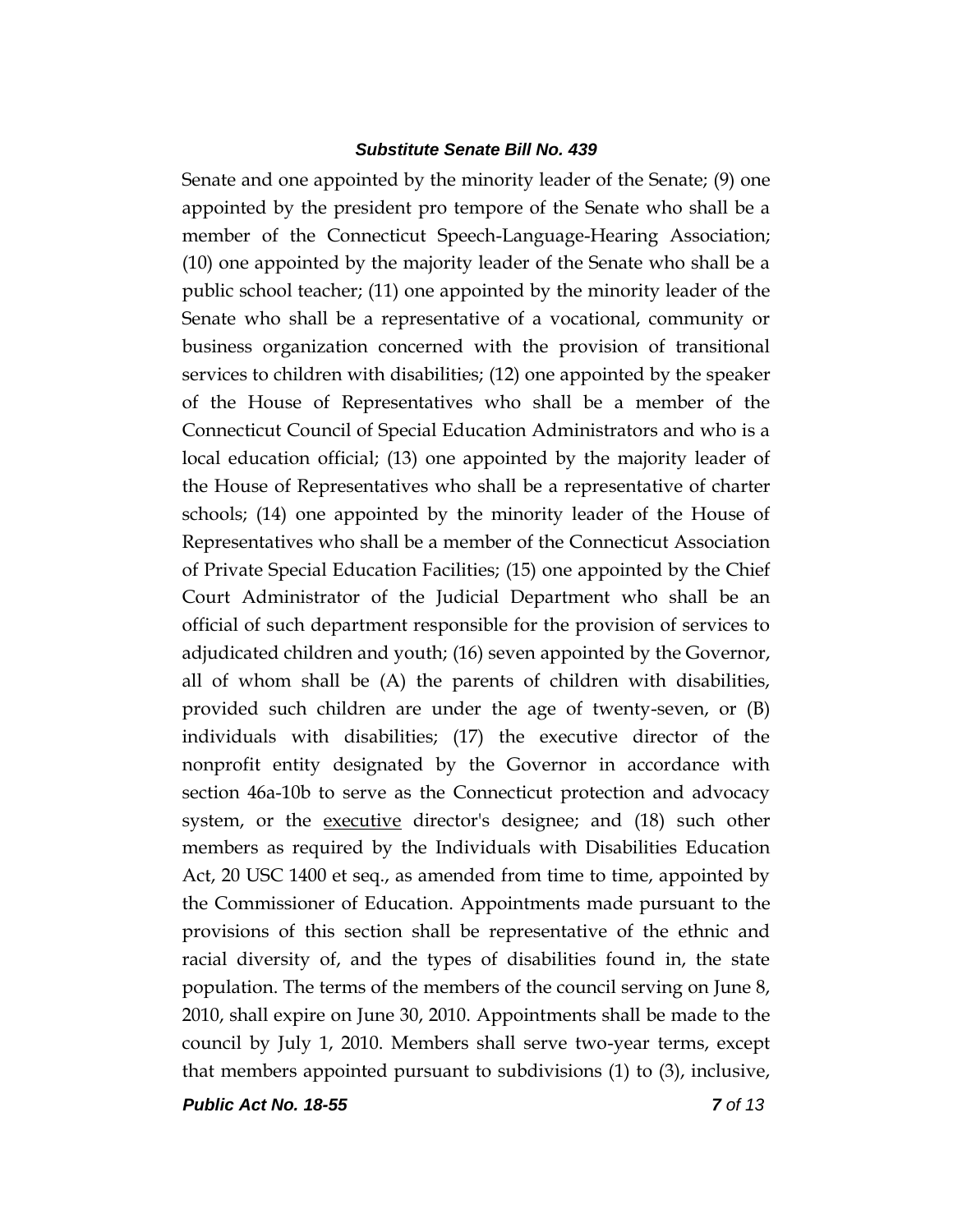of this subsection whose terms commenced July 1, 2010, shall serve three-year terms and the successors to such members appointed pursuant to subdivisions (1) to (3), inclusive, of this subsection shall serve two-year terms.

Sec. 7. Subsection (c) of section 17a-411 of the 2018 supplement to the general statutes is repealed and the following is substituted in lieu thereof (*Effective October 1, 2018*):

(c) The Commissioner of Social Services shall have authority to seek funding for the purposes contained in this section from public and private sources, including, but not limited to, any federal or state funded programs.

Sec. 8. Subsection (a) of section 17b-338 of the 2018 supplement to the general statutes is repealed and the following is substituted in lieu thereof (*Effective October 1, 2018*):

(a) There is established a Long-Term Care Advisory Council which shall consist of the following: (1) The executive director of the Commission on Women, Children and Seniors, or the executive director's designee; (2) the State Nursing Home Ombudsman, or the ombudsman's designee; (3) the president of the Coalition of Presidents of Resident Councils, or the president's designee; (4) the executive director of the Legal Assistance Resource Center of Connecticut, or the executive director's designee; (5) the state president of AARP, or the president's designee; (6) one representative of a bargaining unit for health care employees, appointed by the president of the bargaining unit; (7) the president of LeadingAge Connecticut, Inc., or the president's designee; (8) the president of the Connecticut Association of Health Care Facilities, or the president's designee; (9) the president of the Connecticut Association of Residential Care Homes, or the president's designee; (10) the president of the Connecticut Hospital Association or the president's designee; (11) the executive director of

*Public Act No. 18-55 8 of 13*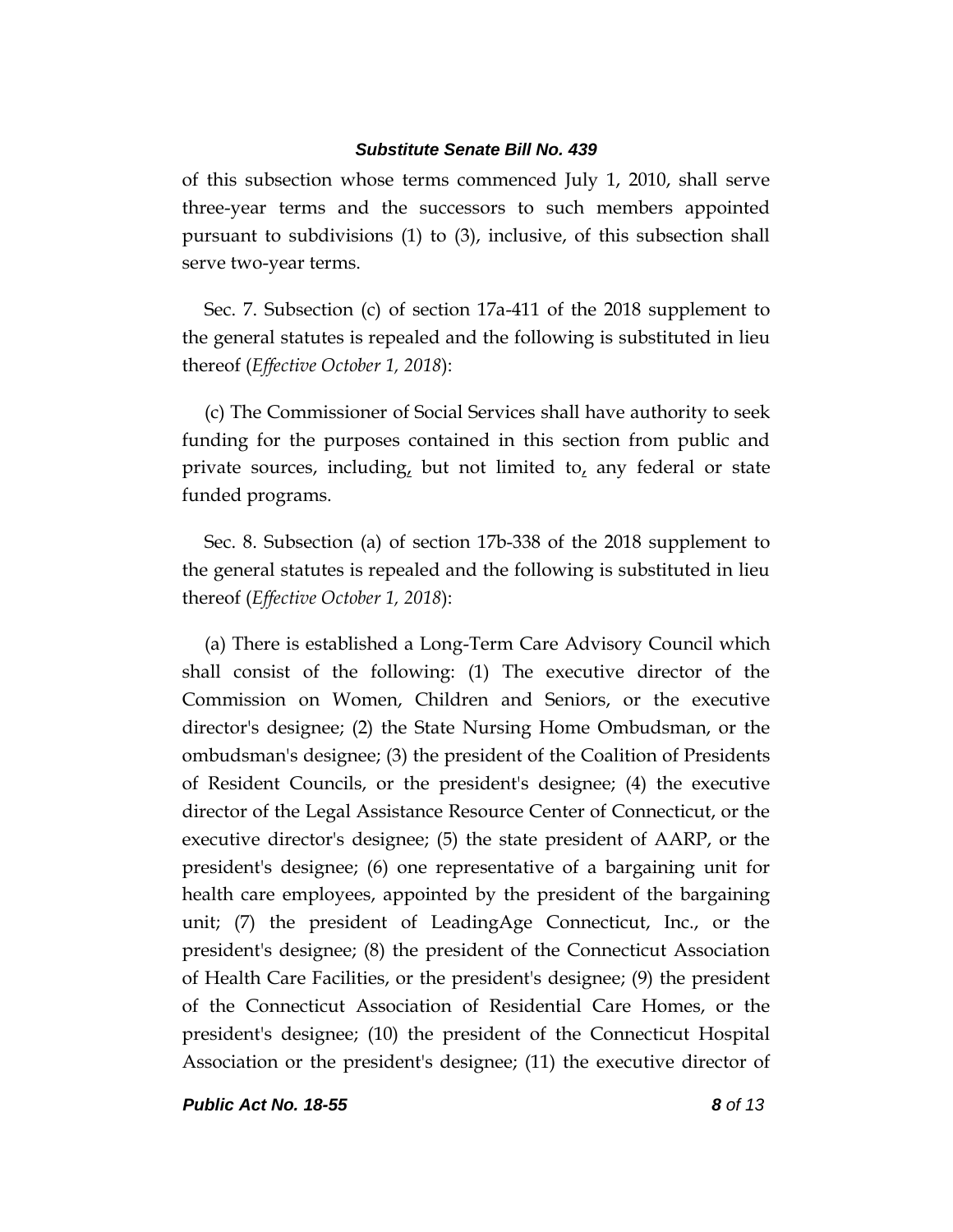the Connecticut Assisted Living Association or the executive director's designee; (12) the executive director of the Connecticut Association for Homecare or the executive director's designee; (13) the president of Connecticut Community Care, Inc. or the president's designee; (14) one member of the Connecticut Association of Area Agencies on Aging appointed by the agency; (15) the president of the Connecticut chapter of the Connecticut Alzheimer's Association; (16) one member of the Connecticut Association of Adult Day Centers appointed by the association; (17) the president of the Connecticut Chapter of the American College of Health Care Administrators, or the president's designee; (18) the president of the Connecticut Council for Persons with Disabilities, or the president's designee; (19) the president of the Connecticut Association of Community Action Agencies, or the president's designee; (20) a personal care attendant appointed by the speaker of the House of Representatives; (21) the president of the Family Support Council, or the president's designee; (22) a person who, in a home setting, cares for a person with a disability and is appointed by the president pro tempore of the Senate; (23) three persons with a disability appointed one each by the majority leader of the House of Representatives, the majority leader of the Senate and the minority leader of the House of Representatives; (24) a legislator who is a member of the Long-Term Care Planning Committee; (25) one member who is a nonunion home health aide appointed by the minority leader of the Senate; and (26) the executive director of the nonprofit entity designated by the Governor in accordance with section 46a-10b to serve as the Connecticut protection and advocacy system or the <u>executive</u> director's designee.

Sec. 9. Section 46a-27 of the 2018 supplement to the general statutes is repealed and the following is substituted in lieu thereof (*Effective October 1, 2018*):

The Advisory Board for Persons Who are Deaf or Hard of Hearing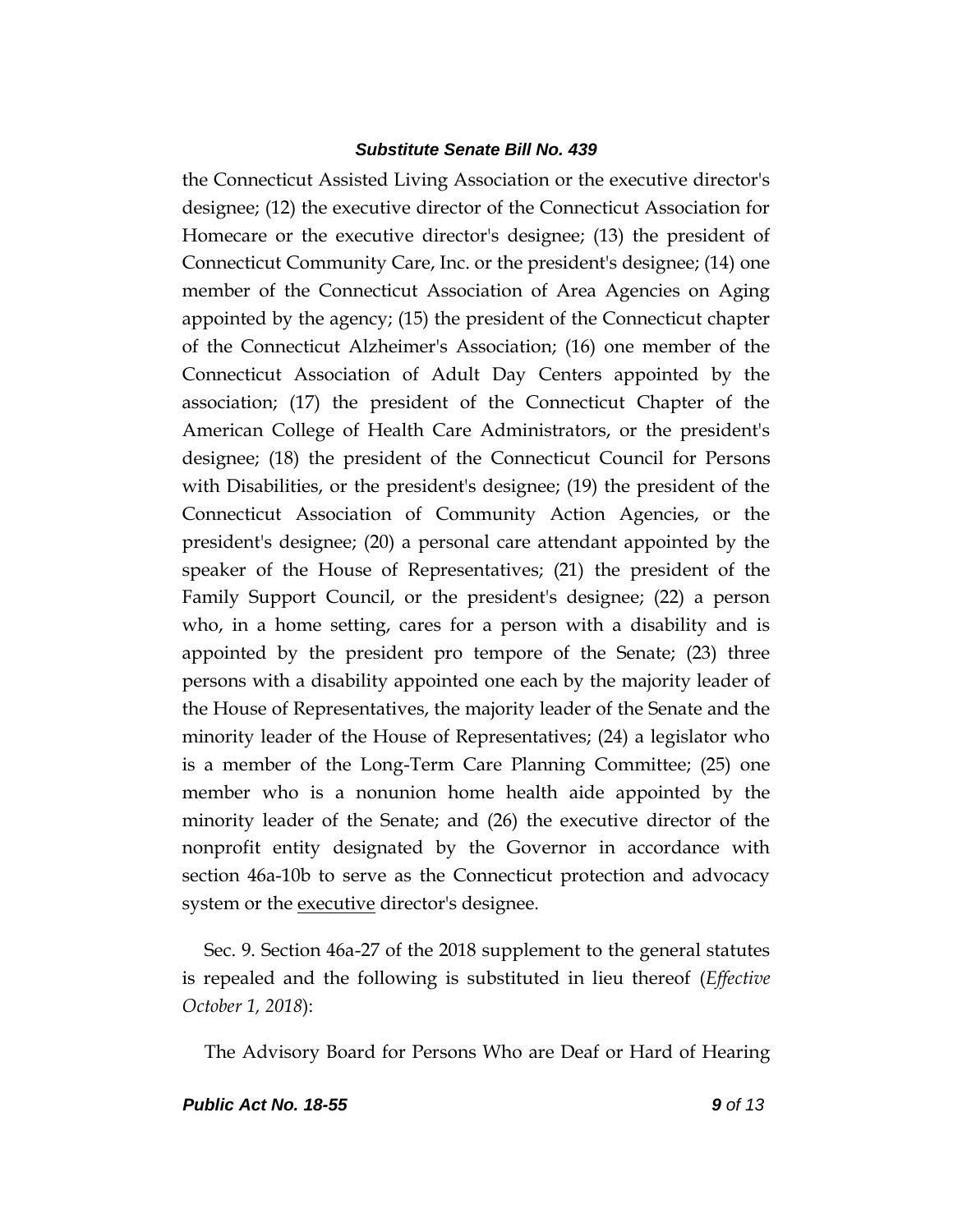is hereby created to advocate, strengthen and advise the Governor and the General Assembly concerning state policies affecting persons who are deaf or hard of hearing **[**individuals**]** and their relationship to the public, industry, health care and educational opportunity. The board shall:

(1) Monitor services for persons who are deaf or hard of hearing; **[**persons;**]**

(2) Periodically meet with the Commissioners of Public Health, Social Services, Mental Health and Addiction Services, Education, Developmental Services, and Children and Families and the Labor Commissioner, or the commissioners' designees, to discuss best practices and gaps in services for persons who are deaf or hard of hearing;

(3) Refer **[**individuals**]** persons with complaints concerning the qualification and registration of interpreters for persons who are deaf or hard of hearing to the entity designated pursuant to section 46a-10b;

(4) Make recommendations for (A) technical assistance and resources for state agencies in order to serve persons who are deaf or hard of hearing; (B) public policy and legislative changes needed to address gaps in services; and (C) the qualifications and registration of interpreters pursuant to section 46a-33a. The board shall submit such recommendations, in accordance with section 11-4a, to the Governor and the joint standing committee of the General Assembly having cognizance of matters relating to human services.

Sec. 10. Subsection (a) of section 17a-215d of the 2018 supplement to the general statutes is repealed and the following is substituted in lieu thereof (*Effective October 1, 2018*):

(a) There is established the Autism Spectrum Disorder Advisory Council. The council shall consist of the following members: (1) The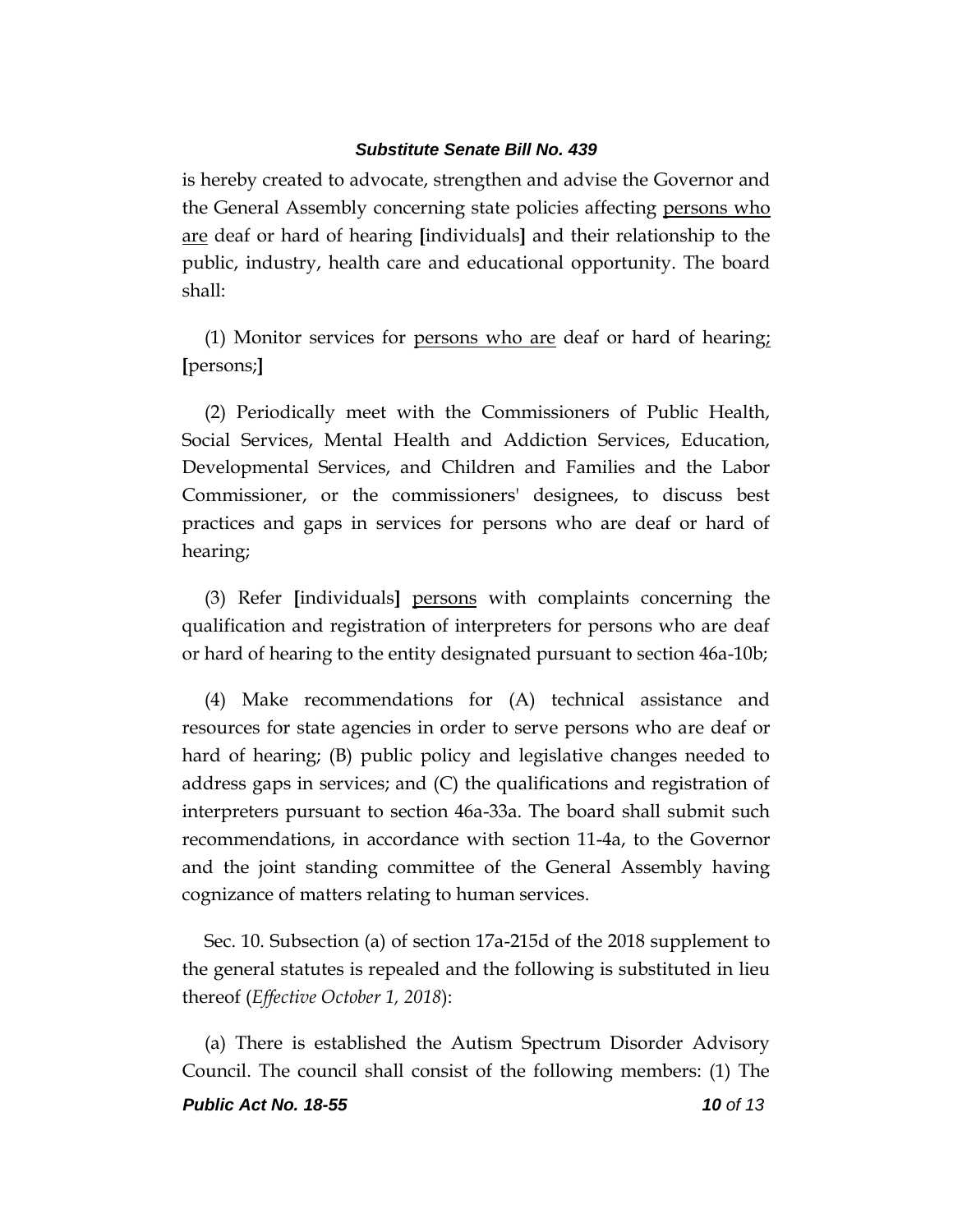Commissioner of Social Services, or the commissioner's designee; (2) the Commissioner of Children and Families, or the commissioner's designee; (3) the Commissioner of Education, or the commissioner's designee; (4) the Commissioner of Mental Health and Addiction Services, or the commissioner's designee; (5) the Commissioner of Public Health, or the commissioner's designee; (6) the Commissioner of Rehabilitation Services, or the commissioner's designee; (7) the Commissioner of Developmental Services, or the commissioner's designee; (8) the Commissioner of Early Childhood, or the commissioner's designee; (9) the Secretary of the Office of Policy and Management, or the secretary's designee; (10) two persons with autism spectrum disorder, one each appointed by the Governor and the speaker of the House of Representatives; (11) two persons who are parents or guardians of a child with autism spectrum disorder, one each appointed by the Governor and the minority leader of the Senate; (12) two persons who are parents or guardians of an adult with autism spectrum disorder, one each appointed by the president pro tempore of the Senate and the majority leader of the House of Representatives; (13) two persons who are advocates for persons with autism spectrum disorder, one each appointed by the Governor and the speaker of the House of Representatives; (14) two persons who are licensed professionals working in the field of autism spectrum disorder, one each appointed by the Governor and the majority leader of the Senate; (15) two persons who provide services for persons with autism spectrum disorder, one each appointed by the Governor and the minority leader of the House of Representatives; (16) two persons who shall be representatives of an institution of higher education in the state with experience in the field of autism spectrum disorder, one each appointed by the Governor and the president pro tempore of the Senate; (17) the executive director of the nonprofit entity designated by the Governor in accordance with section 46a-10b to serve as the Connecticut protection and advocacy system, or the executive director's designee; and (18) one person who is a physician who treats

*Public Act No. 18-55 11 of 13*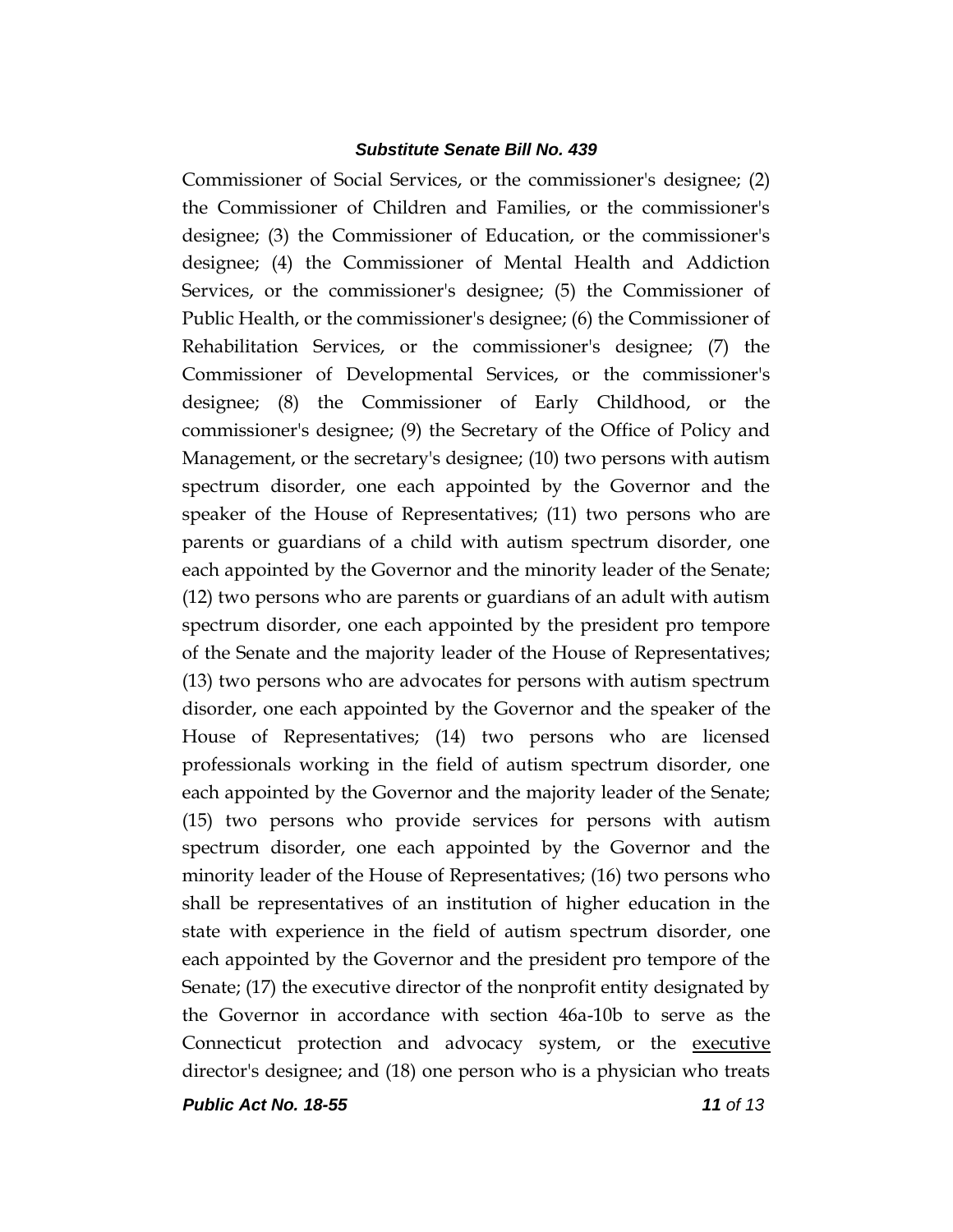or diagnoses persons with autism spectrum disorder, appointed by the Governor.

Sec. 11. Section 17b-613 of the 2018 supplement to the general statutes is repealed and the following is substituted in lieu thereof (*Effective October 1, 2018*):

As used in this section and sections 17b-614 **[**to**]** and 17b-615: **[**, inclusive:**]**

(1) "Center for independent living" means a consumer-controlled, community-based, nonprofit corporation which provides consumers or their families with independent living services, as identified by community residents with disabilities and service providers. A center shall provide program information to all community residents about the needs of people with disabilities. Personal care assistant services arranged for or provided by independent living centers shall not be required to be licensed or certified;

(2) "Independent living services" shall include, but not be limited to, advocacy, peer counseling, independent living skills assessment, counseling and training information and referral, and other programs and services which would promote the independence, productivity and quality of life for people with disabilities;

(3) "Consumer" means an individual with a significant physical or mental impairment whose ability to function independently in the family or community or whose ability to obtain, maintain or advance in employment is substantially limited and for whom the delivery of independent living services will improve the ability to function, continue functioning, or move toward functioning independently in the family or community or to continue in employment, respectively;

(4) "Consumer-controlled" means that at least fifty-one per cent of the members of the board of directors of a center for independent